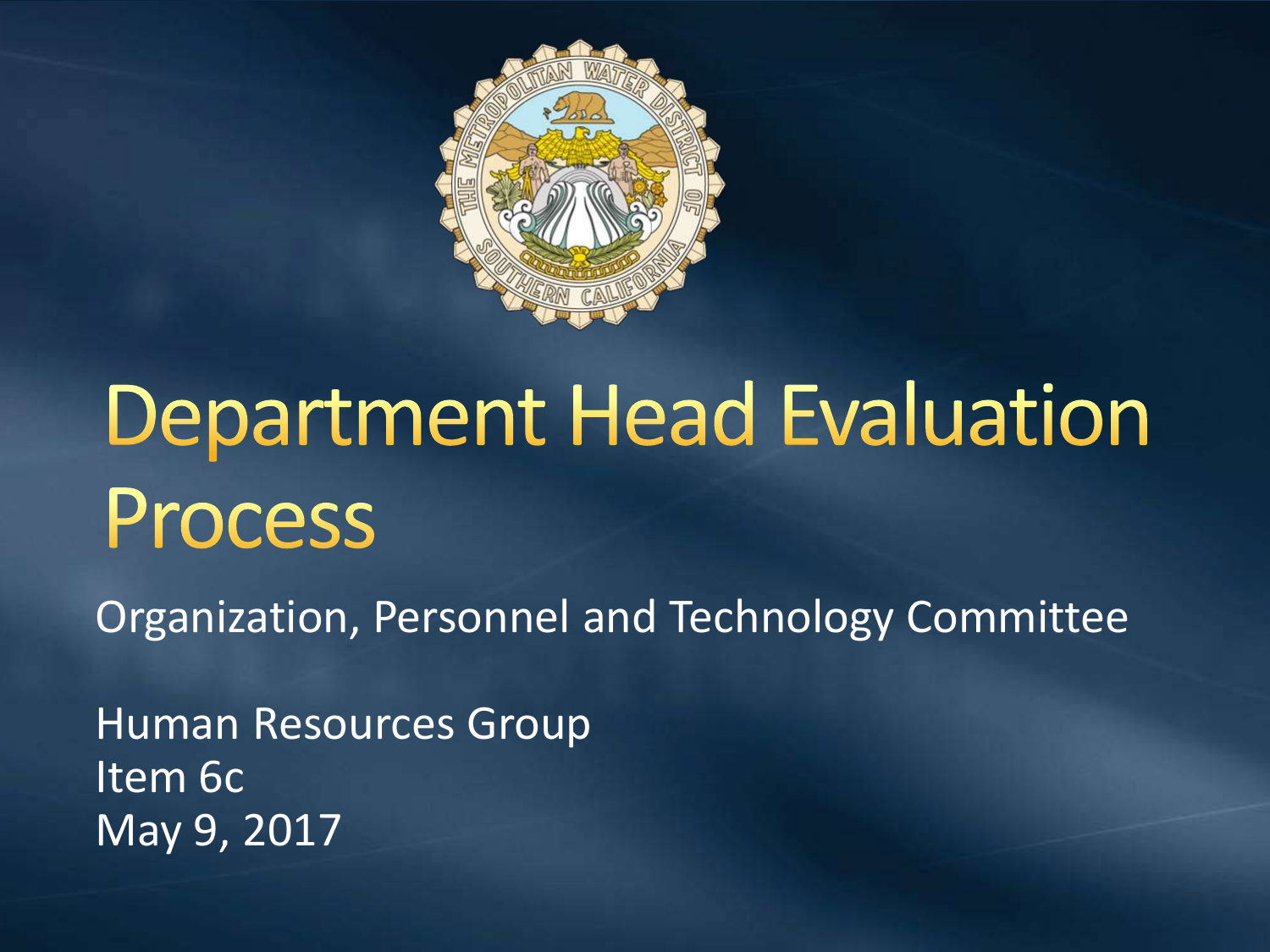### **Performance Evaluation Objectives**

- **Evaluation process that sets high standards for** performance
- **Captures feedback from our 38 Board** Members about Department Head performance
- **Board Members identify specific** recommended areas for improvement
- **Involves Home Committees in a year-round** performance planning cycle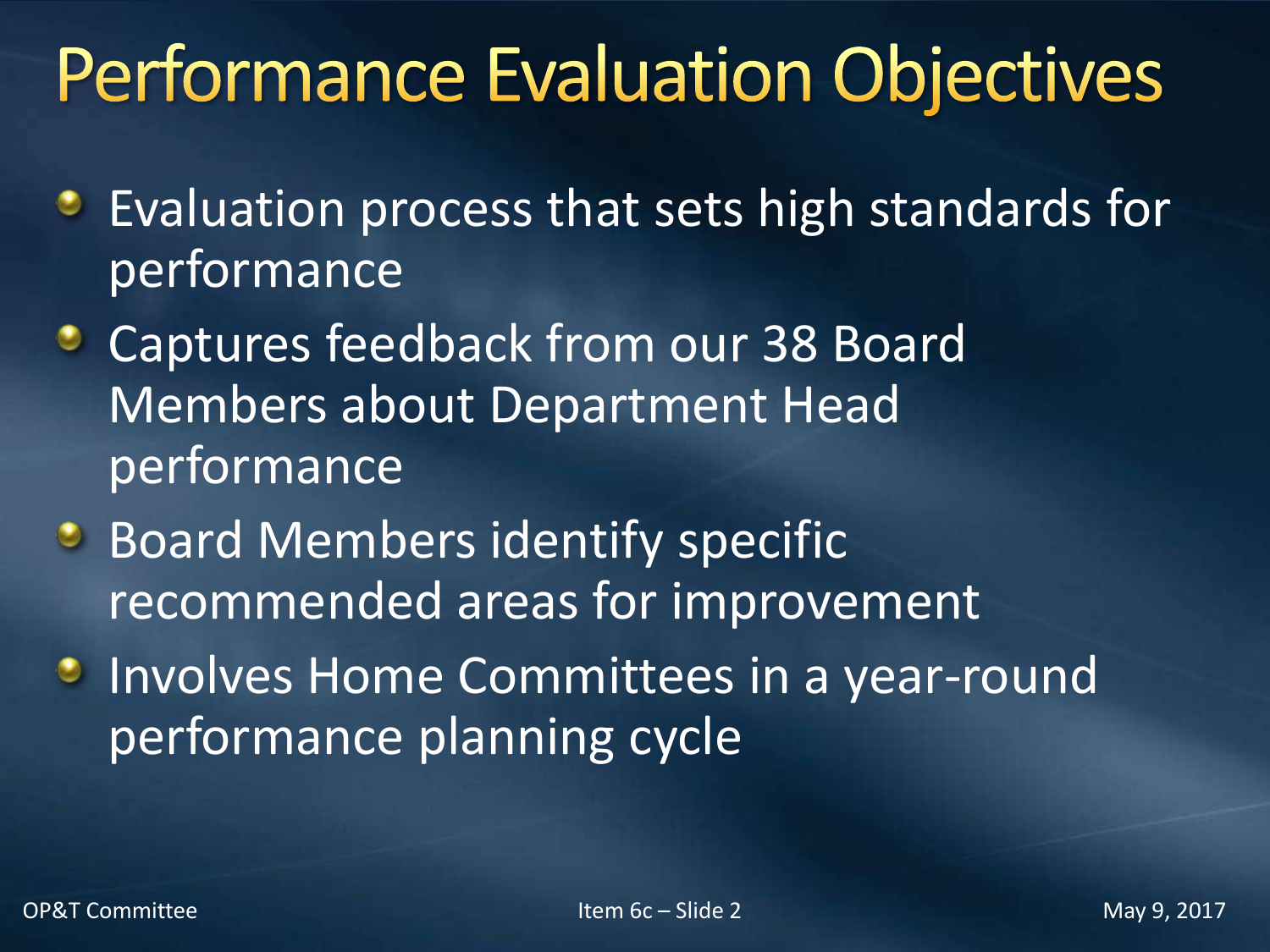#### FY 2016-17 Evaluation Schedule

| <b>Dept Head Year-</b><br><b>End Performance</b><br><b>Accomplishments</b><br><b>Sent to Board</b> | <b>Dept Head</b><br><b>Presentations to</b><br><b>Board (Closed)</b>                                                        | <b>Submit Online</b><br><b>Evaluations</b><br>$(2 + weeks)$<br><b>Confidential</b>                    | <b>Evaluation</b><br><b>Submissions</b><br><b>Due Evening</b><br><b>July 30, 2017</b> |
|----------------------------------------------------------------------------------------------------|-----------------------------------------------------------------------------------------------------------------------------|-------------------------------------------------------------------------------------------------------|---------------------------------------------------------------------------------------|
| July 5                                                                                             | <b>July 11 Board</b>                                                                                                        | <b>July 11 - July 30</b>                                                                              |                                                                                       |
| <b>Advance Copy</b><br>of Results to<br><b>Board</b>                                               | <b>Board Discusses</b><br><b>Evaluation</b><br><b>Results (Closed)</b>                                                      | <b>Board</b><br><b>Salary</b><br><b>Comparisons</b>                                                   | <b>Board Finalizes</b><br><b>Compensation</b><br><b>Determinations</b>                |
| Aug 9                                                                                              | Aug 15 Board                                                                                                                | Aug 15 Board                                                                                          | Aug 15 Board                                                                          |
| <b>Feedback to</b><br><b>Dept Heads</b>                                                            | <b>Draft Performance</b><br><b>Goals Based on</b><br><b>Evaluation</b><br><b>Feedback Sent to</b><br><b>Home Committees</b> | <b>Home Committees</b><br><b>Review and</b><br><b>Approve</b><br><b>Performance Goals</b><br>(Closed) | <b>Progress Checks</b><br>at Home<br><b>Committees</b><br>(Closed)                    |
| Aug 15 - 31                                                                                        | <b>Sept</b>                                                                                                                 | <b>Sept</b>                                                                                           | <b>January 2018</b>                                                                   |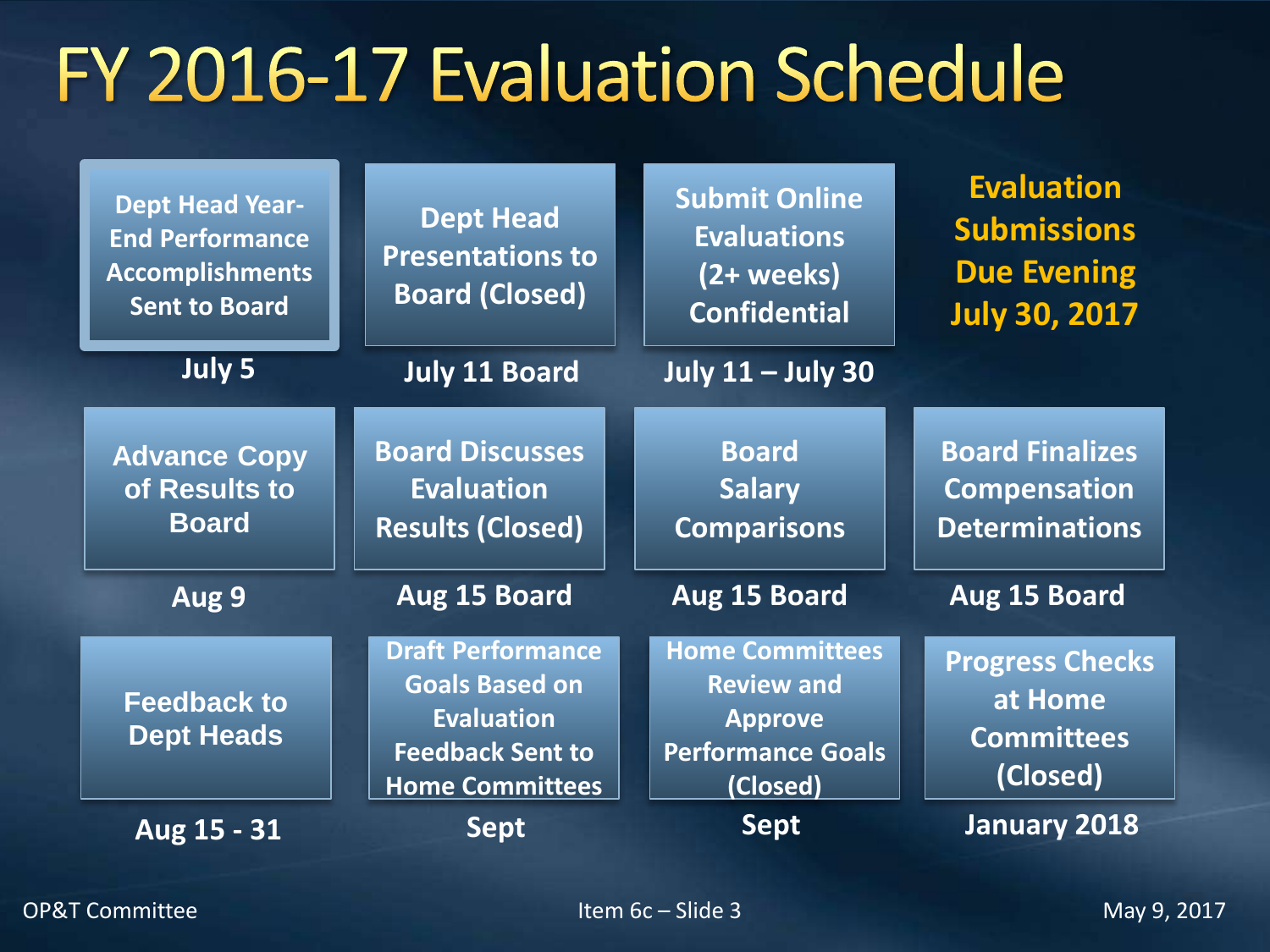

# Questions?